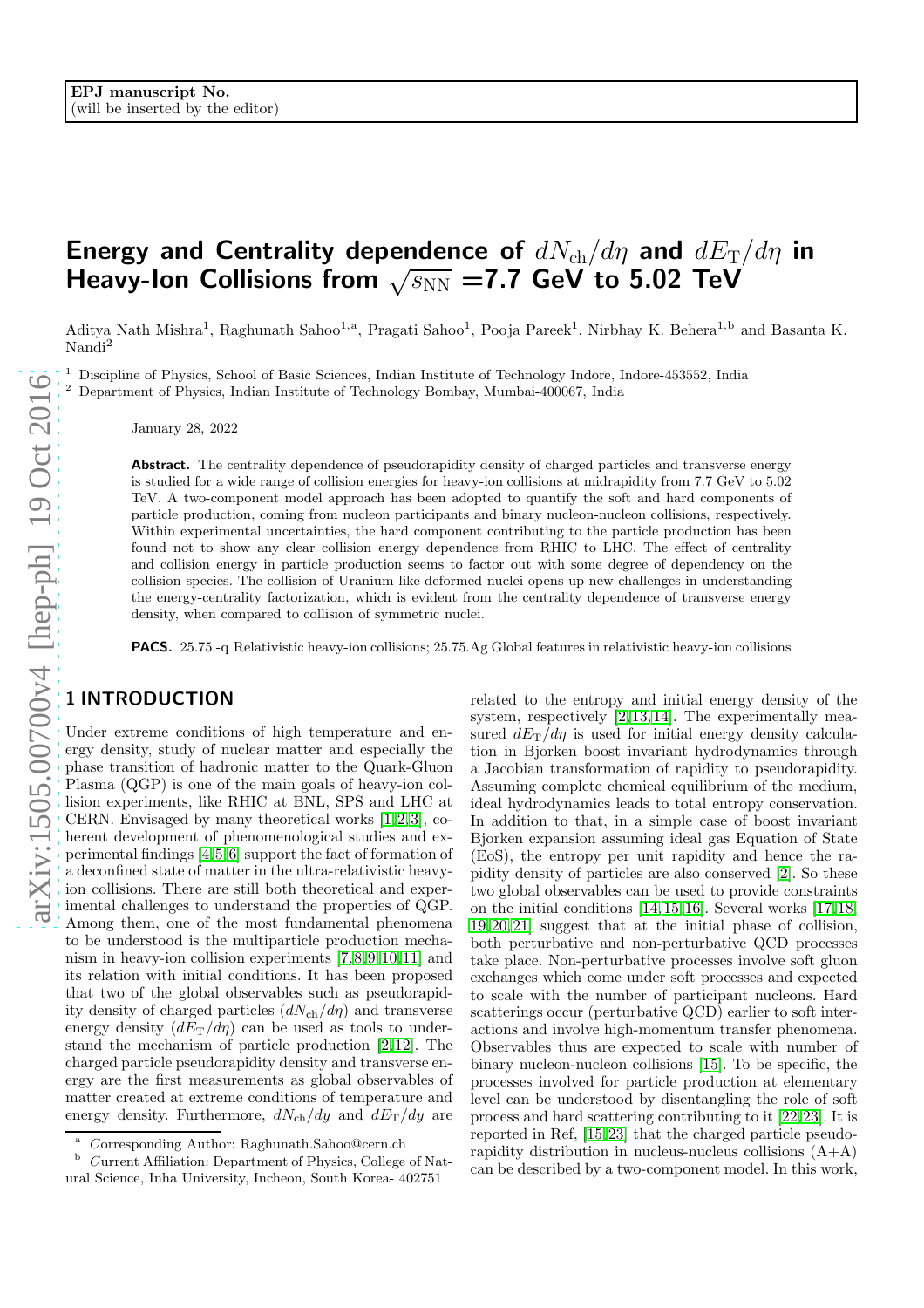using the same two-component model, we have tried to estimate the relative contribution of soft and hard processes in particle production by considering the centrality and collision energy dependence of  $dN_{\rm ch}/d\eta$  and  $dE_{\rm T}/d\eta$  for a wide range of experimental data starting from RHIC to LHC.

This paper is organized as follows. In section 2, we give a brief introduction to the two-component model to estimate the hard and soft processes contribution to particle production. The details of the analysis methodology is presented in section 3. In section 4, we present the analysis results by fitting two-component model to the experimental data of  $dN_{\rm ch}/d\eta$  and  $dE_{\rm T}/d\eta$  as complementary study by taking both the global observables. We discuss the energy-centrality factorization in section 5. The paper ends with summary and conclusion carrying some of the open issues in this direction in section 6.

#### 2 The Two-component model

Nucleus-nucleus collision can be thought of superposition of many nucleon-nucleon collisions. So to understand the mechanism of multiparticle production, we need to investigate the processes at fundamental level in nucleonnucleon collisions. As we know, the major contribution for particle production in nucleon-nucleon collisions is from inelastic processes, which can again be divided into two parts: soft non-perturbative processes and hard perturbative processes resulting into mini-jet and jet productions. Hence, the total inelastic cross section of the nucleonnucleon collisions can be written as [\[22\]](#page-7-0),

<span id="page-1-0"></span>
$$
\sigma_{in}^{NN} = \int d^2b \left[ 1 - e^{-(\sigma_{soft}(s) + \sigma_{jet}(s))T_{NN}(b,s)} \right], \qquad (1)
$$

where  $\sigma_{\text{soft}}$  is the total cross section of the soft processes arising from the small momentum transfer to the constituent quarks as well as induced soft gluon radiation,  $\sigma_{\rm jet}$  represents the integrated inclusive jet production cross section due to hard scattering of partons and can be calculated in the framework of perturbative QCD.  $T_{NN}(b, s)$ is the partonic overlap function between the two nucleons at a given impact parameter  $b$  and energy  $s$ . In the mean time, under the formalism of eikonal approach, the impact parameter representation of nucleon-nucleon collision can be written as  $[18, 24]$  $[18, 24]$ ,

<span id="page-1-1"></span>
$$
\sigma_{in}^{NN} = \pi \int_0^\infty d^2b \left( 1 - e^{-2\chi(b,s)} \right),\tag{2}
$$

where  $\chi(b, s)$  is the eikonal function. Now comparing eq.  $(1)$  and eq.  $(2)$ , we have,

<span id="page-1-2"></span>
$$
\chi(b,s) = \frac{1}{2}\sigma_{soft}(s)T_{NN}(b,s) + \frac{1}{2}\sigma_{jet}(s)T_{NN}(b,s).
$$
 (3)

Eq.[\(3\)](#page-1-2) links the soft and hard processes with geometrical quantities and the collision energy. Now using the eikonal

approach, the number of jets produced in the nucleonnucleon collisions can be calculated. To be noted here, in the string picture of Lund fragmentation model [\[25,](#page-7-3) [26\]](#page-7-4), the wounded nucleons are treated as excited strings along the beam direction, suffer hard scattering and fragment to produce particles. So the hard scattering can be scaled with the number of binary nucleon-nucleon collisions  $(N_{\text{coll}})$  and the total numbers of jets in nuclear collisions can be calculated as,

<span id="page-1-3"></span>
$$
N_{jet}^{AA} = T_{AA}(b)\sigma_{jet},\tag{4}
$$

where  $T_{AA}(b)$  is the nuclear overlap function. In fact, the right hand side of eq. [\(4\)](#page-1-3) equals to  $N_{\text{coll}}$  according to Glauber model [\[27\]](#page-7-5). After the hard scattering, the remaining energy is used for soft interaction. It is observed from the low energy pp and heavy-ion collisions data that the  $dN_{\rm ch}/d\eta$  normalised to number of participant nucleon  $(N_{\text{part}})$  pairs has a constant factor arising from soft process plus a logarithmic energy dependent component. This soft process is proportional to  $N_{part}$  [\[15\]](#page-6-14). Therefore, it is assumed that all the participant nucleons contribute the same fraction of energy to the soft process. Upto SPS energy,  $dN_{\text{ch}}/d\eta$  scales with  $N_{\text{part}}$ . However, at RHIC and LHC energies, the data show a monotonic rise with collision centrality [\[28\]](#page-7-6). This is because, with increase of energy, the total jet cross section increases much faster than the total inelastic cross section resulting in the increase of number of minijets. Hence, two-component model was introduced to describe the multiparticle production at high energy nucleus-nucleus collisions, which includes both the soft and hard processes contribution for particle production [\[15\]](#page-6-14). In the framework of a two-component model, the  $dN_{\rm ch}/d\eta$  for A+A collisions is given as,

<span id="page-1-4"></span>
$$
\frac{dN_{ch}}{d\eta} = \langle N_{part} \rangle \langle n \rangle_{soft} + f \langle N_{coll} \rangle \frac{\sigma_{jet}^{AA}(s)}{\sigma_{in}^{NN}}. \tag{5}
$$

In eq. [\(5\)](#page-1-4),  $\langle n \rangle_{soft}$  is the average multiplicity in the soft sector, the  $\sigma_{\rm jet}^{\rm AA}(s)$  is the average inclusive jet cross section per nucleon-nucleon collisions in  $A+A$  collisions and f is a constant factor. Now looking at eq. [\(3\)](#page-1-2) and the eikonal approach as given in eq. [\(5\)](#page-1-4), the total multiplicity density in A+A collisions with respect to multiplicity density of nucleon-nucleon collisions  $(n_{\text{pp}})$  can be rewritten in terms of contributions from soft and hard processes in a probabilistic way as [\[23\]](#page-7-1),

<span id="page-1-5"></span>
$$
\frac{dN_{ch}^{AA}}{d\eta} = n_{pp} \left[ (1-x) \frac{\langle N_{part} \rangle}{2} + x \langle N_{coll} \rangle \right].
$$
 (6)

In eq.  $(6)$ , x represents the fraction of hard processes and remaining  $(1-x)$  is the soft processes contributing to the particle production. Transverse energy production in nucleus-nucleus collision can also be treated on equal footing with the charged particle production and hence, the two-component model for transverse energy density can be written as follows [\[29\]](#page-7-7),

$$
\frac{dE_T^{AA}}{d\eta} = \frac{dE_T^{pp}}{d\eta} \left[ (1-x) \frac{\langle N_{part} \rangle}{2} + x \langle N_{coll} \rangle \right]. \tag{7}
$$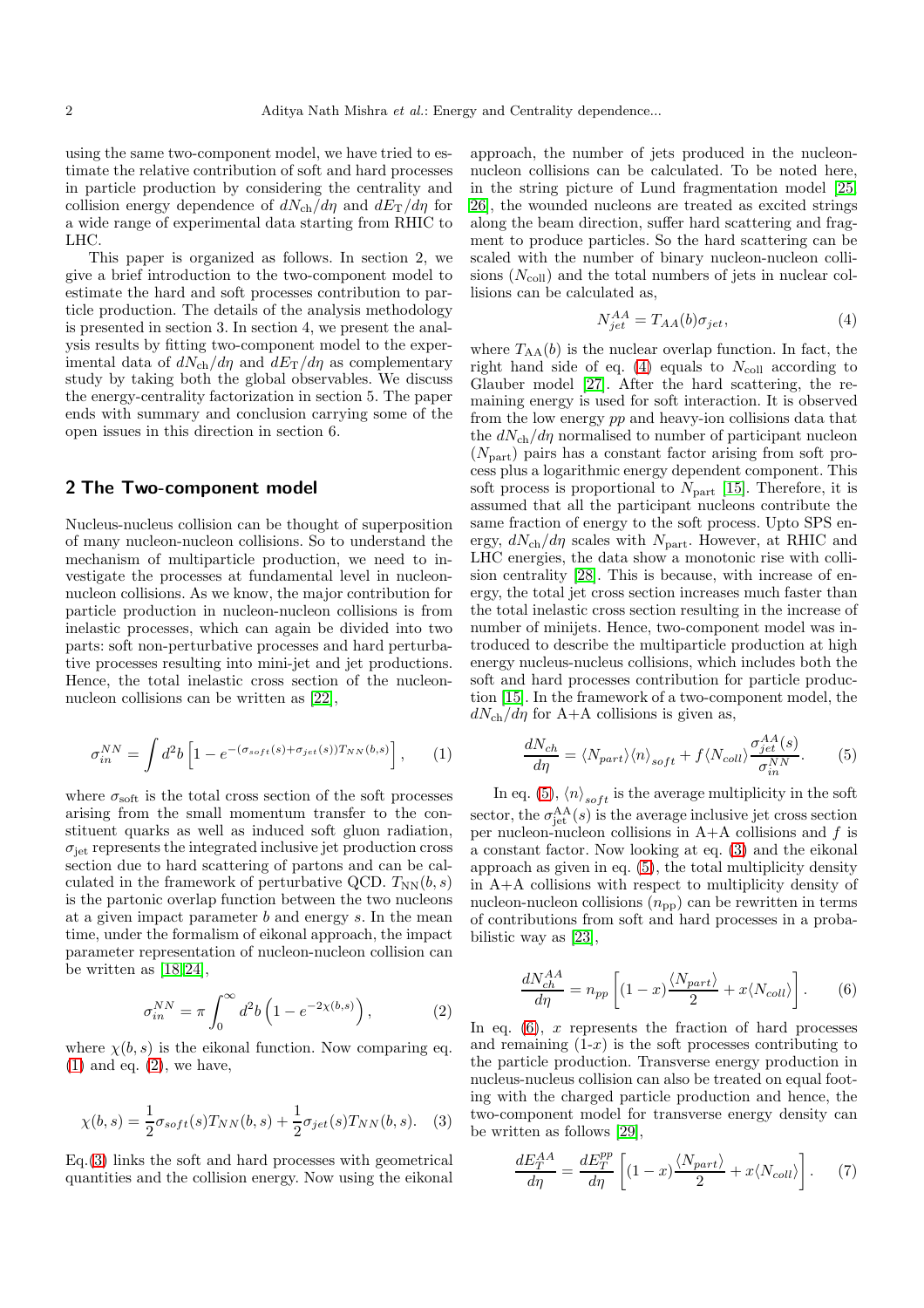

<span id="page-2-1"></span>Fig. 1. (Color online) The number of binary nucleon-nucleon collisions,  $N_{\text{coll}}$ , as a function of number of participating nucleons,  $N_{\text{part}}$ , which is a measure of collision centrality. The data are fitted with eq. [\(8\)](#page-2-0) at different collision energies from  $\sqrt{s_{NN}}$  $= 7.7$  GeV to  $5.02$  TeV.



<span id="page-2-2"></span>Fig. 2. (Color online) Parameter  $\alpha$  and C, as a function of collision energy.

The geometrical quantities, like  $N_{\text{part}}$  and  $N_{\text{coll}}$ , can be estimated directly from the MC Glauber model for given collision energy. The estimation of these quantities and then the relation between them are established in next section. Then the fraction of soft and hard processes are estimated by fitting two-component model to  $dN_{ch}/d\eta$  and  $dE_T/d\eta$  for a wide range of collision energies.

## 3 Analysis Methodology

According to Glauber model, for  $A+A$  collisions,  $N_{\text{coll}}$ scales as  $A^{4/3}$  [\[27\]](#page-7-5), where A is the mass number of the nucleus and is related to the nuclear radius as,  $R = R_0 A^{\frac{1}{3}}$ , with  $R_0 = 1.2$  fm. Meanwhile,  $N_{part}$  directly depends on the interaction volume and again this volume is proportional to  $A$  of a saturated nuclear density. Hence,  $N_{\rm coll} \propto$  $N_{\text{part}}^{4/3}$  and taking the geometry into consideration,  $N_{\text{coll}}$ can be parametrized in terms of  $N_{\text{part}}$  [\[27,](#page-7-5)[30\]](#page-7-8) as,



<span id="page-2-4"></span>Fig. 3. (Color online) Centrality dependence of  $dN_{\rm ch}/d\eta$  at different RHIC energies (PHENIX experiment [\[32,](#page-7-9) [33\]](#page-7-10)) and the LHC energy (ALICE experiment [\[35,](#page-7-11) [36\]](#page-7-12)). Fitted lines are the corresponding two-component model fitting to extract the parameters  $x$  and  $n_{\text{pp}}$ . The fittings are performed in the same range of  $N_{\text{part}}$  for all energies.

<span id="page-2-0"></span>
$$
\langle N_{coll} \rangle = C \times \langle N_{part} \rangle^{\alpha},\tag{8}
$$

with C and  $\alpha$  constants. With the use of eq. [\(8\)](#page-2-0), eq. [\(6\)](#page-1-5) reduces to one variable function, i.e.  $\langle N_{\text{part}} \rangle$  and can be written as,

<span id="page-2-3"></span>
$$
\frac{dN_{ch}}{d\eta} = n_{pp} \left[ (1-x) \frac{\langle N_{part} \rangle}{2} + xC \langle N_{part} \rangle^{\alpha} \right]. \tag{9}
$$

The values of  $\langle N_{\text{coll}} \rangle$  and  $\langle N_{\text{part}} \rangle$  are obtained by using nuclear overlap model [\[31\]](#page-7-13) which uses the Monte Carlo Glauber approach. Then the obtained values of  $\langle N_{\text{coll}} \rangle$  are plotted against  $\langle N_{\text{part}} \rangle$ , which are shown in fig. [1](#page-2-1) and fitted by eq. [\(8\)](#page-2-0) to estimate the parameters C and  $\alpha$ . These parameters are estimated at different collision energies spanning from 7.7 GeV to 5.02 TeV. The extracted values of C and  $\alpha$  are shown as a function of  $\sqrt{s_{NN}}$  in fig. [2.](#page-2-2) While the parameter C decreases with increase in  $\sqrt{s_{NN}}$ , the parameter,  $\alpha$ , in eq. [\(8\)](#page-2-0) increases monotonically with  $\sqrt{s_{NN}}$ . These parameters are further used as inputs for eq. [\(9\)](#page-2-3). Then using eq. [\(9\)](#page-2-3), the values of x and  $n_{\rm pp}$  are obtained for various centrality data at different collision energies. The experimental data used in this paper for  $dN_{\text{ch}}/d\eta$  as a function of  $N_{\text{part}}$  for Au+Au collisions at  $\sqrt{s_{\text{NN}}} = 7.7$ , 14.5, 19.6, 27, 39, 62.4, 130 and 200 GeV, and for U+U collisions at  $\sqrt{s_{NN}} = 193$  GeV, are taken from PHENIX experiment [\[32,](#page-7-9) [33,](#page-7-10) [34\]](#page-7-14). Data for Pb+Pb collisions at  $\sqrt{s_{NN}}$  $= 2.76$  [\[35\]](#page-7-11) and 5.02 TeV [\[36\]](#page-7-12) are taken from ALICE experiment at the LHC. The two-component model fittings are shown in fig. [3.](#page-2-4) All experimental data given here are already corrected for  $p_T = 0$  and for consistency, we fit all the data sets in the same range of  $N_{\text{part}}$ .

We repeat the similar exercise taking the centrality data for transverse energy densities of produced particles,  $dE_{\rm T}/d\eta$  at different  $\sqrt{s_{\rm NN}}$ . To obtain the values of x and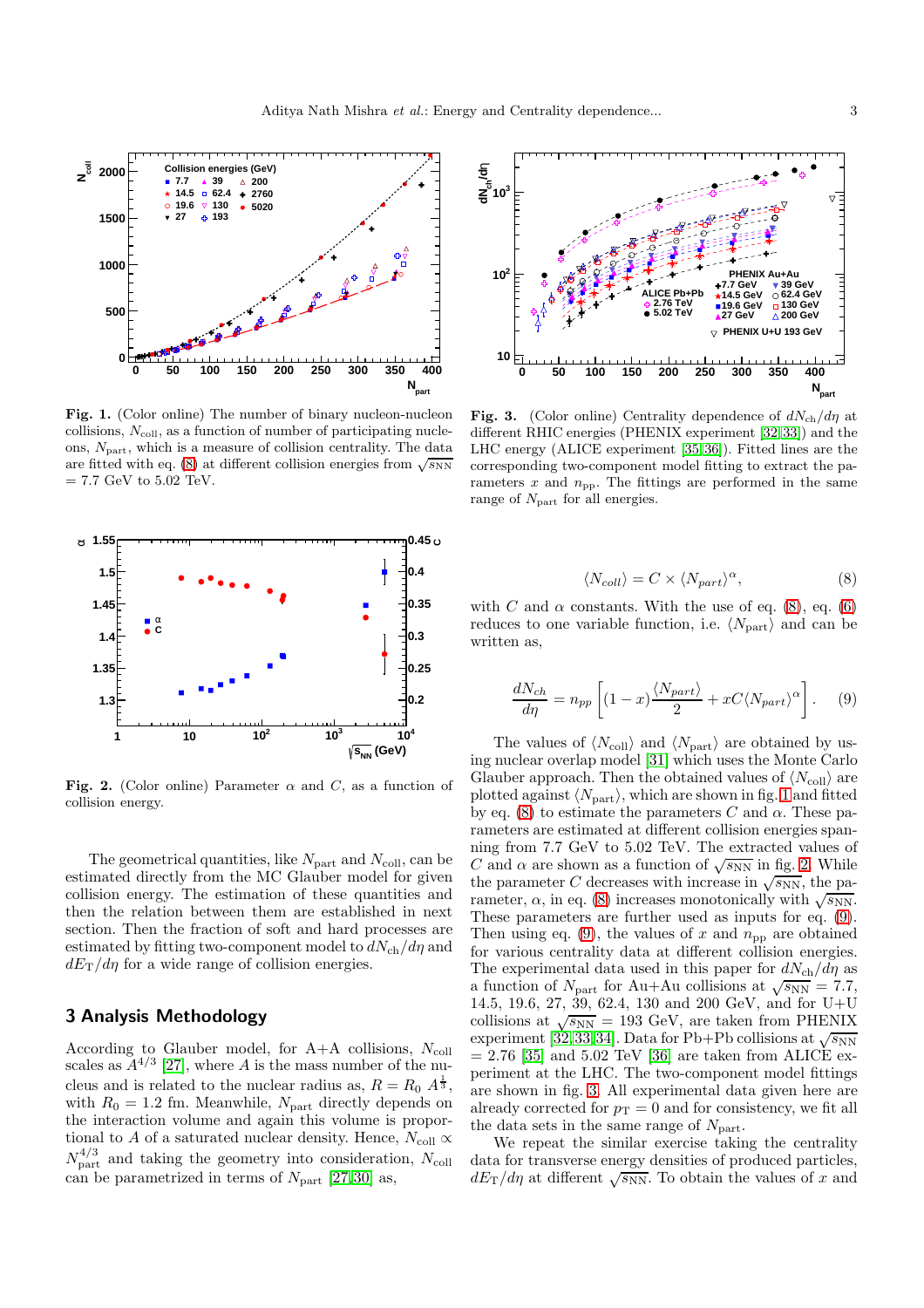

<span id="page-3-1"></span>Fig. 4. (Color online) Centrality dependence of  $dE_T/d\eta$  at different RHIC energies (taken by PHENIX experiment [\[32,](#page-7-9) [33\]](#page-7-10)) and for LHC (by ALICE experiment [\[37\]](#page-7-15)). Fitted lines are the corresponding two-component model fittings, to extract the parameters x and  $dE_{\rm T}^{pp}/d\eta$ . The fittings are performed in the same range of  $N_{\text{part}}$  for all energies.

 $dE_{\rm T}^{pp}/d\eta$ , we use the same form of eq. [\(9\)](#page-2-3) only by replacing  $dN_{\rm ch}/d\eta$  with  $dE_{\rm T}/d\eta$  as follows.

<span id="page-3-0"></span>
$$
\frac{dE_T}{d\eta} = \frac{dE_T^{pp}}{d\eta} \left[ (1-x) \frac{\langle N_{part} \rangle}{2} + xC \langle N_{part} \rangle^{\alpha} \right]. \tag{10}
$$

For this analysis, we use the data taken by the PHENIX experiment for Au+Au collisions at  $\sqrt{s_{NN}}$  = 7.7, 14.5, 19.6, 27, 39, 62.4, 130 and 200 GeV [\[32,](#page-7-9)[33\]](#page-7-10). The corresponding LHC data for Pb+Pb collisions at  $\sqrt{s_{NN}} = 2.76$ TeV are taken from the ALICE experiment [\[37\]](#page-7-15). The data are fitted by eq. [\(10\)](#page-3-0) and are shown in fig. [4.](#page-3-1) The detailed results are discussed in the following section. The errors shown in the figures are the quadratic sum of systematic and statistical errors on experimental data. In case of the extracted parameters, these are from the phenomenological fittings. Where not visible, these are within the marker size.

#### 4 Results

The above discussed two-component approach is used to analyze the centrality data for  $dN_{\rm ch}/d\eta$  and  $dE_{\rm T}/d\eta$  for various energies. Figure [3](#page-2-4) shows the centrality dependence of  $dN_{\rm ch}/d\eta$  at midrapidity for different collision energies ranging from 7.7 GeV to 5.02 TeV. The extracted values of  $n_{\text{pp}}$  are shown as a function of  $\sqrt{s_{NN}}$  in fig. [5.](#page-3-2) In the same figure, we have also shown the experimentally measured values of  $n_{\text{pp}}$ , where the values of  $n_{\text{pp}}$  measured in non-single diffractive (NSD) pp collisions are from AL-ICE [\[38\]](#page-7-16) and CMS experiments [\[39\]](#page-7-17) at LHC, and in NSD  $\bar{p}p$  collisions from UA5 at CERN SPS [\[40,](#page-7-18)[41\]](#page-7-19) and ISR  $(\sqrt{s_{\rm pp}} = 53 \text{ GeV})$ , by CDF collaboration at Fermilab [\[42\]](#page-7-20). Our estimated values are in good agreement with the experimental measurements. The extracted hard scattering



<span id="page-3-2"></span>Fig. 5. (Color online) Charged particle multiplicity density in  $pp$  collision,  $n_{\text{pp}}$ , as a function of center of mass energy. The solid circles show the values of  $n_{\text{pp}}$ , estimated from heavy-ion data using eq.[\(9\)](#page-2-3) (fittings shown in fig. [3\)](#page-2-4), the solid triangles show the values of  $n_{\rm pp}$  measured in non-single diffractive (NSD) pp collisions by ALICE [\[38\]](#page-7-16) and CMS [\[39\]](#page-7-17) experiments at LHC, and from  $\bar{p}p$  collisions by UA5 at CERN SPS [\[40,](#page-7-18)41] and ISR  $(\sqrt{s_{\text{pp}}} = 53 \text{ GeV})$ , by CDF Collab. at Fermilab [\[42\]](#page-7-20).



<span id="page-3-3"></span>Fig. 6. (Color online) The hard scattering component,  $x$ , as a function of collision energy, which seems not to show any clear collision energy dependent behavior in heavy-ion collision environment.

parameter x is shown in fig. [6](#page-3-3) for  $dN_{\rm ch}/d\eta$ . As a complementary measurement, adopting exactly the same method as above, the values of  $x$  obtained from two-component fit to the  $dE_T/d\eta$  centrality data at various collision energies are also shown in fig. [6.](#page-3-3) The values of x both for  $dN_{ch}/d\eta$ and  $dE_T/d\eta$  are consistent for different collision energies within the experimental uncertainties. The PHOBOS collaboration has also done similar analysis for  $dN_{ch}/d\eta$  at  $\sqrt{s_{NN}}$  = 19.6, 130 and 200 GeV. The observed value of the fraction of hard interactions,  $x = 0.13 \pm 0.01$  (stat)  $\pm 0.05$ (syst) at the above energies [\[43,](#page-7-21)[44\]](#page-7-22). We extend this analysis to include the RHIC Beam Energy Scan (BES) and the LHC measurements. In Table [1,](#page-4-0) the values of average multiplicity density in  $pp$  collision,  $n_{\text{pp}}$ , and hard scatter-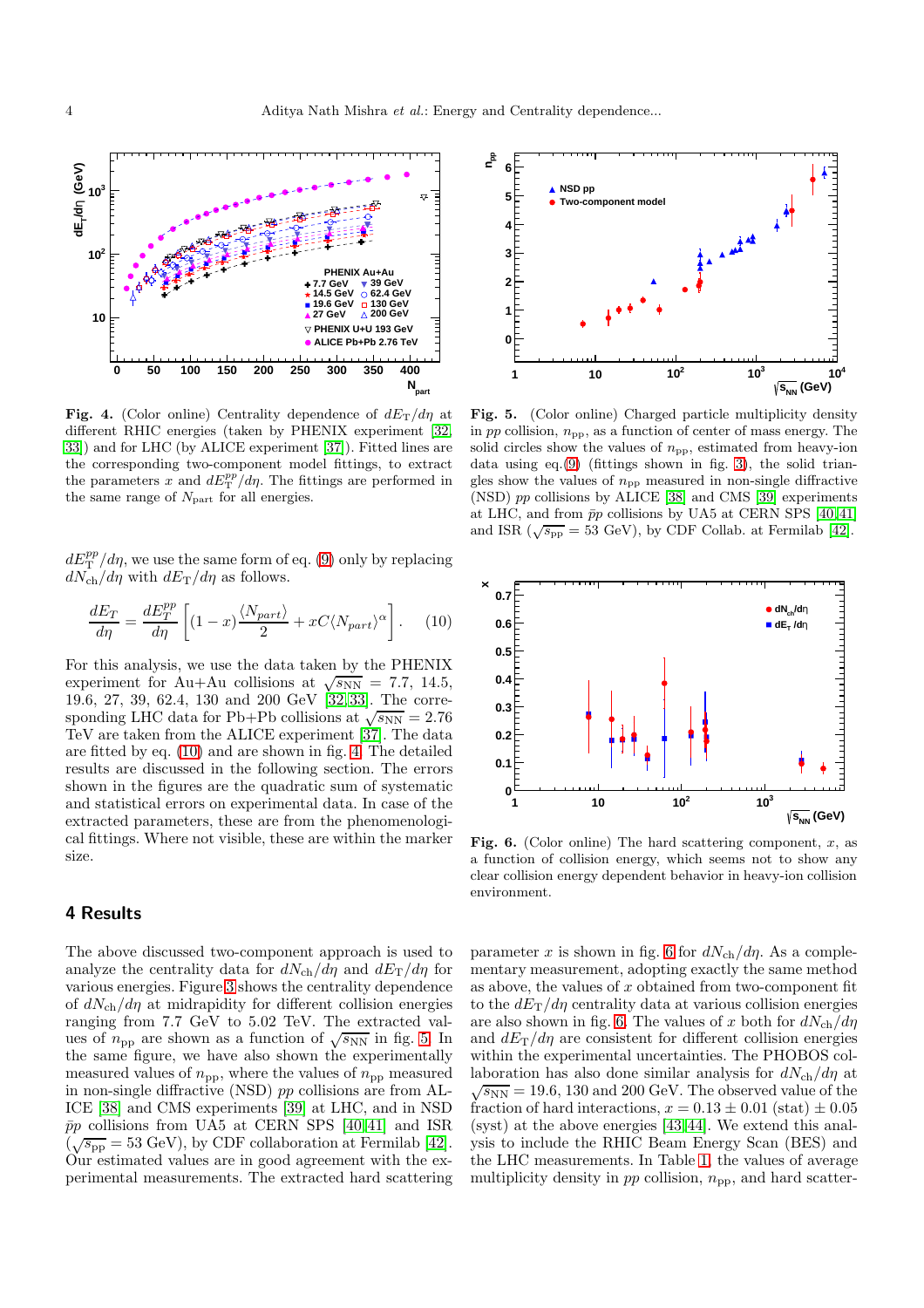

<span id="page-4-1"></span>Fig. 7. (Color online)  $dE_{\rm T}^{pp}/d\eta$  as a function of center of mass energy, extracted from two-component model fitting in centrality data of  $dE_T/d\eta$ . Fittings are shown in fig. [4](#page-3-1) for different energies.

ing component  $x$  are given, which are extracted from the two-component model fit to charged particle multiplicity density,  $dN_{\rm ch}/d\eta$  data (shown in fig. [3\)](#page-2-4). The charged particle multiplicity density in  $pp$  collisions,  $n_{\text{pp}}$ , extracted by fitting the two-component model to  $dN_{\text{ch}}/\tilde{d}\eta$  centrality data, shows a monotonic increase with increasing  $\sqrt{s_{NN}}$ . This is in agreement with the experimental observations, as could be seen from fig. [5.](#page-3-2) From fig. [7,](#page-4-1) it can be observed that  $dE_{\rm T}^{pp}/d\eta$  also shows a similar behavior like  $n_{\rm pp}$ , *i.e.* shows a monotonic rise with increasing  $\sqrt{s_{NN}}$ . The hard scattering component,  $x$ , seems to be independent of collision energy, within systematic uncertainties. This is observed for both the global observables. Although similar behaviour is observed in PHOBOS analysis, our numbers are different because of different data sets, where different low- $p_T$  cut-off are used.

<span id="page-4-0"></span>**Table 1.** Hard scattering component,  $x$ , and the charged particle multiplicity in pp collisions,  $n_{\text{pp}}$ , at different centre-ofmass energies, as obtained from the fittings in fig. 3

|           | $\sqrt{s_{NN}}$ (GeV) | $\boldsymbol{x}$  | $n_{\rm pp}$      |
|-----------|-----------------------|-------------------|-------------------|
| $Au + Au$ | 7.7                   | $0.264 \pm 0.130$ | $0.524 + 0.132$   |
| $Au + Au$ | 14.5                  | $0.256 + 0.010$   | $0.731 + 0.269$   |
| $Au + Au$ | 19.6                  | $0.185 + 0.050$   | $1.012 \pm 0.111$ |
| $Au + Au$ | 27                    | $0.200 + 0.065$   | $1.069 + 0.140$   |
| $Au + Au$ | 39                    | $0.127 + 0.032$   | $1.353 + 0.107$   |
| $Au + Au$ | 62.4                  | $0.385 + 0.091$   | $1.022 \pm 0.160$ |
| $Au + Au$ | 130                   | $0.210 + 0.090$   | $1.720 + 0.089$   |
| $U + U$   | 193                   | $0.218 \pm 0.065$ | $1.864 + 0.251$   |
| $Au + Au$ | 200                   | $0.177 + 0.060$   | $1.991 + 0.314$   |
| $Pb + Pb$ | 2760                  | $0.096 + 0.032$   | $4.480 \pm 0.560$ |
| $Pb + Pb$ | 5020                  | $0.079 \pm 0.020$ | $5.562 + 0.533$   |

In fig. [8,](#page-4-2)  $\langle N_{\text{coll}} \rangle$  scaled with  $\langle N_{\text{part}} \rangle$  as a function of  $\sqrt{s_{NN}}$  at different center-of-mass energies shows a monotonic increase. This shows an expected increase of hard scattering, which scales with  $\langle N_{\text{coll}} \rangle$ , as a function of col-



<span id="page-4-2"></span>Fig. 8. (Color online)  $N_{\text{coll}}$  scaled with  $N_{\text{part}}$  as a function of collision energy for most central collisions. Both  $\langle N_{\text{coll}} \rangle$  and  $\langle N_{\text{part}} \rangle$  are obtained using nuclear overlap model, which uses a Glauber Monte Carlo approach.

lision energy. U+U collisions at  $\sqrt{s_{NN}}$  =193 GeV shows a higher value of  $\langle N_{\text{coll}} \rangle / \langle N_{\text{part}} \rangle$  compared to Au+Au collisions at  $\sqrt{s_{NN}}$  =200 GeV. This is because of higher mass number for Uranium. The observation of increase in the above ratio is expected because when the center-of-mass energy increases the number of binary nucleon-nucleon collisions increases faster than the number of participants. The hard scattering contribution in particle production is expected to increase with increasing  $\sqrt{s_{NN}}$ . But we don't observe that in heavy-ion collisions. A similar analysis for  $dN_{\rm ch}/d\eta$  has been done in Ref.[\[45\]](#page-7-23) for few energies. Our results for both  $dN_{\text{ch}}/d\eta$  and  $dE_{\text{T}}/d\eta$  are consistent with the above findings. However, this observation doesn't go with the theoretical expectations [\[15,](#page-6-14)[23\]](#page-7-1). The following factors may be responsible for the above observations: (i) medium effect- the loss of information on contribution of hard scattering to particle production because of the suppression of high- $p_T$  hadrons and jets [\[46,](#page-7-24)[47\]](#page-7-25) in the dense medium created in heavy-ion collision, (ii) interference of minijets- with increase of collision energy, the number of minijets increases. So particle production from minijets dilutes the significance of contribution of hard process with increasing energy.

#### 5 Energy-Centrality Factorization

In Ref. [\[43\]](#page-7-21), first time it was demonstrated that the normalized charged particle production per participant pair at midrapidity can be factorized in terms of collision energy and collision centrality as follows

<span id="page-4-3"></span>
$$
\frac{1}{0.5N_{part}}\frac{dN_{ch}}{d\eta} = f\left(s\right)g\left(N_{part}\right),\tag{11}
$$

where  $f(s)$  and  $g(N_{part})$  factor out the collision energy  $(s)$ and centrality dependence, respectively. The parametric form of  $f(s)$  and  $g(N_{part})$  for Au+Au collisions are found to be as follows [\[43\]](#page-7-21).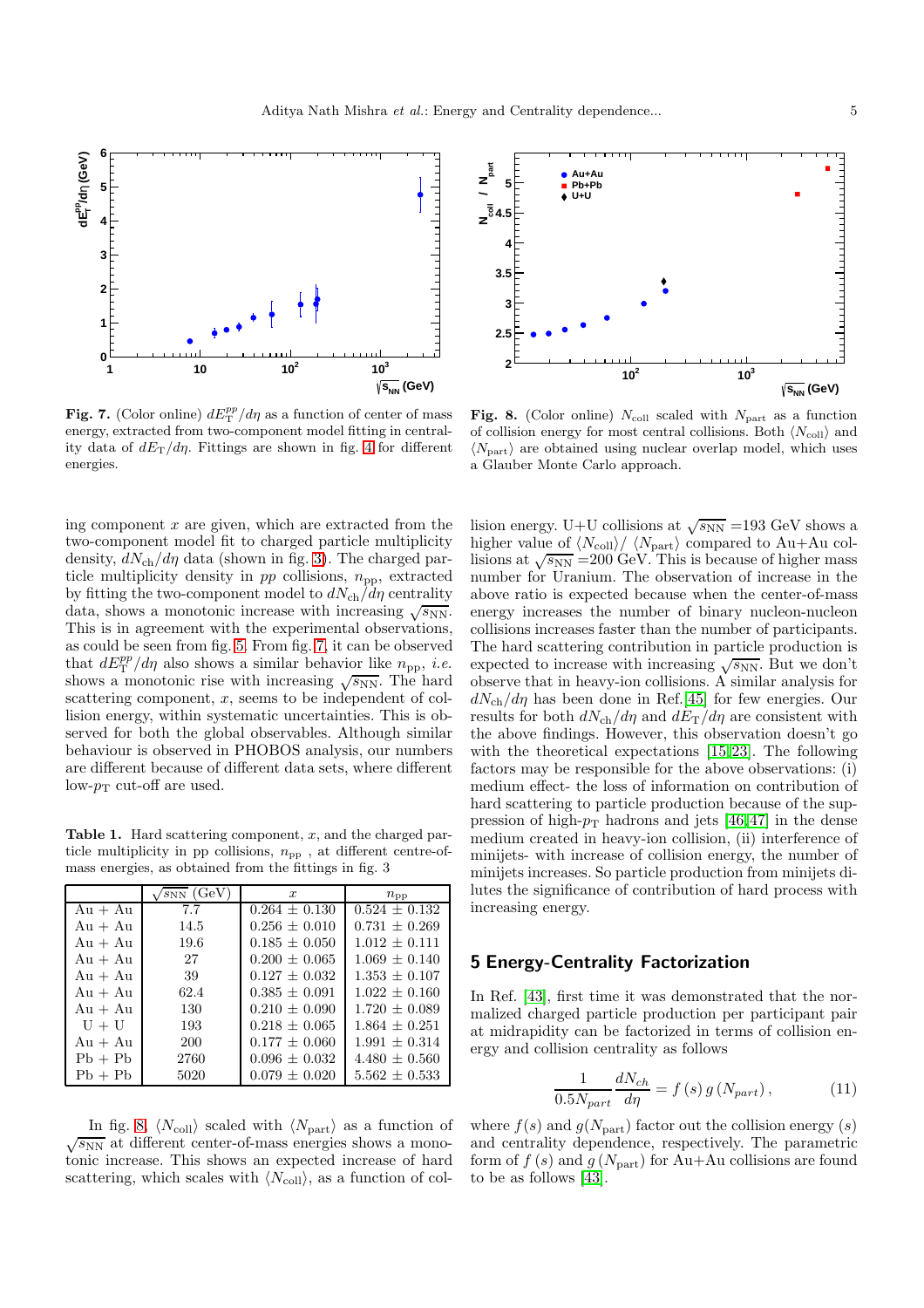$$
f(s) = 0.0147 \left[ \ln(s) \right]^2 + 0.6, \tag{12}
$$

$$
g\left(N_{part}\right) = 1 + 0.095 N_{part}^{1/3}.
$$
 (13)

It was also observed that for Cu+Cu collisions both the coefficients of  $f(s)$  remain the same, however, one of the coefficients of  $g(N_{\text{part}})$  changes as follows

$$
g\left(N_{part}\right) = 1 + 0.129 N_{part}^{1/3}.
$$
 (14)

Change in coefficient of  $g(N_{part})$  while going from Au+Au collision to Cu+Cu collision data represents the collision species dependence of  $g(N_{\text{part}})$ . We have extended the above discussed idea of energy-centrality factorization in the multiparticle production processes spanning an energy domain of few GeV to TeV energies taking  $dN_{\rm ch}/d\eta$  and  $dE_T/d\eta$ , as complementary global observables. This factorization essentially deals with collision energy and collision geometry, or directly the number of participant contribution to particle production. The question here is- do both of them contribute independently to multiparticle production processes? The answer to this question will be evident, if one studies the factorization concept for a large energy range taking different collision species. Here, we have taken the centrality data for both the observables from 7.7 GeV beam energy scan (BES) at RHIC to the available top energy at LHC, 5.02 TeV and different collision species like- Au+Au, U+U and Pb+Pb.

For Au+Au collisions at RHIC BES from 7.7 to 200 GeV, we observe similar results within fitting errors as is observed by the PHOBOS experiment [\[43\]](#page-7-21). The fitted functions which are depicted in fig. [9](#page-5-0) are given by

$$
f(s) = (0.0147 \pm 0.0006) [\ln(s)]^{2} + (0.601 \pm 0.030), (15)
$$

$$
g(N_{part}) = (1.001 \pm 0.042) + (0.0955 \pm 0.035)N_{part}^{1/3}.
$$
 (16)

For U+U collisions at 193 GeV, we observe that only the second coefficient of  $g(N_{part})$  changes to  $0.113 \pm 0.005$ , which reflects the effect of collision geometry. To study the factorization at LHC energies we fit the same function to Pb+Pb data at  $\sqrt{s_{NN}} = 2.76$  and 5.02 TeV, taken by ALICE detector at LHC [\[35,](#page-7-11)[36\]](#page-7-12) and found that the coefficients of  $f(s)$  do not change, however, both the coefficients of  $g(N_{part})$  change and are given by

$$
g(N_{part}) = (0.696 \pm 0.09) + (0.184 \pm 0.015)N_{part}^{1/3}.
$$
 (17)

These results are shown in the upper panel of fig. [9.](#page-5-0) In the lower panel, the ratio of data and fitted factorization function are shown, which show a very good agreement towards energy-centrality factorization in a broad range of collision energy.

For a complementarity study, we do a similar analysis for the other global observable,  $dE_T/d\eta$  from 7.7 GeV to 2.76 TeV for Au+Au, U+U and Pb+Pb collisions. This is shown in the upper panel of fig. [10.](#page-5-1) The lower panel



<span id="page-5-0"></span>Fig. 9. (Color online) Upper panel: Centrality dependance of pseudorapidity density of charge particle multiplicity at midrapidity per participant pair,  $dN_{\rm ch}/d\eta/\langle N_{\rm part}/2\rangle$ . Eq. [\(11\)](#page-4-3) is fitted to both RHIC (dashed line) and LHC data (solid and dashed dotted line). Lower panel: The ratio of data and fitting indicating goodness of the fit.



<span id="page-5-1"></span>Fig. 10. (Color online) Upper panel: Centrality dependence of pseudorapidity density of transverse energy at midrapidity normalized to  $\langle N_{\text{part}} \rangle$  pair,  $dE_T/d\eta / \langle N_{\text{part}}/2 \rangle$  at different collision energies. Eq. [\(11\)](#page-4-3) is fitted to RHIC and LHC data, by replacing  $N_{\rm ch}$  by  $E_{\rm T}$  in the equation. Lower panel: The ratio of data and fitting indicating goodness of the fit.

shows the ratio of data and fitting of the factorization function representing the goodness of the fits. For Au+Au collisions at the discussed centre of mass energies, we get the following factorization functions.

<span id="page-5-2"></span>
$$
f(s) = (0.0147 \pm 0.0006) [\ln(s)]^{2} + (0.4709 \pm 0.030), (18)
$$

$$
g(N_{part}) = (1.011 \pm 0.05) + (0.083 \pm 0.004)N_{part}^{1/3}.
$$
 (19)

However, as expected, for Pb+Pb collisions, eq. [\(18\)](#page-5-2) remains the same and the effect of change of geometry is reflected in  $g(N_{part})$  as: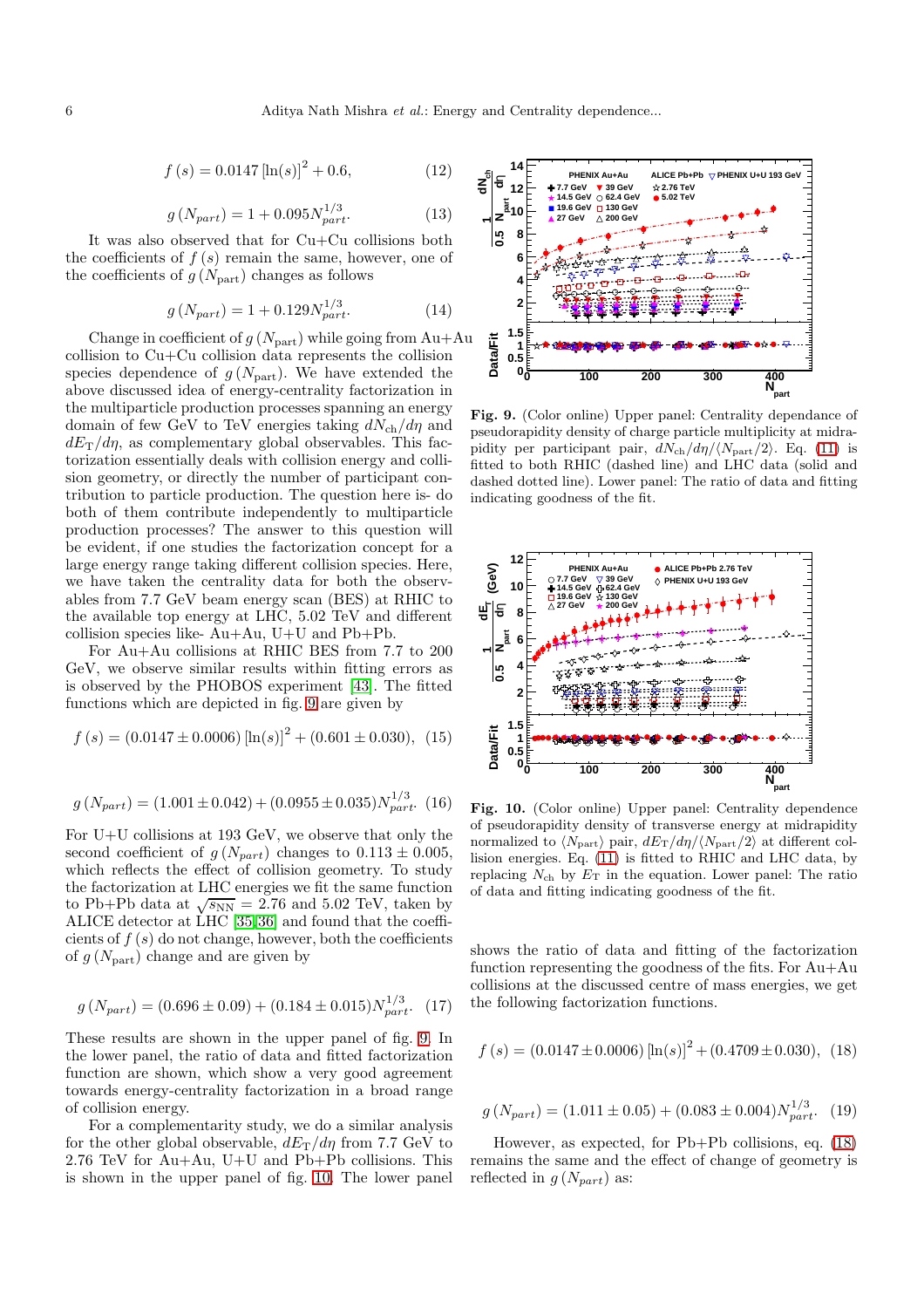$$
g(N_{part}) = (0.592 \pm 0.122) + (0.2199 \pm 0.04)N_{part}^{1/3}.
$$
 (20)

Unlike Au+Au and Pb+Pb collisions, U+U collisions are different because of its deformed nature of the nuclei, where the effect of flow is correlated with the initial collision geometry. Transverse energy is affected by radial flow and hence the initial collision geometry affects the final state  $dE_T/d\eta$ . One expects stronger radial flow due to higher medium density, as is the case of U+U collisions [\[48\]](#page-7-26). We would therefore expect different energy-centrality factorization behaviour for U+U collisions in case of  $dE_T/d\eta$ . In this case, when the factorization function is fitted to the centrality-dependent numberof-participants-normalized  $dE_T/d\eta$ , eq. [\(18\)](#page-5-2) remains the same, whereas we get the following function for  $g(N_{part})$ .

$$
g(N_{part}) = (0.6438 \pm 0.04) + (0.1523 \pm 0.003)N_{part}^{1/3}.
$$
 (21)

Unlike  $N_{\text{coll}}$ , which increases almost ~ 50% from RHIC  $\sqrt{s_{NN}} = 200$  GeV to LHC  $\sqrt{s_{NN}} = 2.76$  TeV for a similar collision species,  $(e.g. \text{ Au}+\text{Au})$ ,  $N_{\text{part}}$  increase is around 2.5%. This weak dependency of  $N_{\text{part}}$  on collision energy leads to a possible factorization behaviour in heavy-ion collisions. The collision energy-centrality factorization is an interesting observation in heavy-ion collisions, which is like separating the variable-dependent wave functions in a quantum mechanical many-body system with symmetry.

## 6 SUMMARY AND CONCLUSIONS

The centrality dependence of the global observables like pseudorapidity distribution of charged particles and transverse energy density can be explained by a two-component model, which accounts for the contribution of soft processes and hard scattering at the initial stage of the collisions. Theoretical model studies suggest that with increase of collision energy there is an increase of hard scattering. We study the two-component model to investigate the probability of hard scattering contribution for particle production as a function of collision energy. Through a complementary measurement of the hard scattering component, x, in  $dN_{\rm ch}/d\eta$  and  $dE_{\rm T}/d\eta$ , we observe x not to show any clear collision energy dependence from few GeV to TeV energies. It is observed that the coefficient of the hard-scattering, i.e. x, does not increase with collision energy, whereas the fraction of  $N_{\text{coll}}/N_{\text{part}}$  shows a monotonic increase. In addition, the QCD cross-sections also increase with energy. This gives the evidence that the used two-component model fails to bring out the information about the hard-scattering contribution to particle production in a heavy-ion collision environment, where the medium effects play a vital role. This goes in line with the observation of suppression of high- $p<sub>T</sub>$  hadrons and jets in the dense medium created in heavy-ion collisions [\[4,](#page-6-3)[5,](#page-6-4) [6\]](#page-6-5). This leaves out an open question to devise a method

to study the relative contribution of hard and soft processes towards the particle production in heavy-ion collisions. There are some theoretical works which suggest that the two-component model can be written as the sum of soft processes and the minijet cross sections, which need further investigations [\[49\]](#page-7-27). The discussed two-component model appears to be very crude and empirical in nature while bringing out the desired information on soft and hard scattering contribution to multiparticle production in heavy-ion collisions. The centrality and energy dependence of charged particle and transverse energy production seems to factor out with some degree of dependency on the collision species, which goes inline with the earlier observations [\[43\]](#page-7-21). However, the collisions of U+U would be interesting to study in details because of the effect of the initial geometry.

### **References**

- <span id="page-6-0"></span>1. J. C. Collins and M. J. Perry, Phys. Rev. Lett. 34, 1353 (1975).
- <span id="page-6-2"></span><span id="page-6-1"></span>2. J. D. Bjorken, Phys. Rev. D 27, 140 (1983).
- <span id="page-6-3"></span>3. F. Karsch, Nucl. Phys. A 698, 199c (2002).
- 4. I. Arsene et al. (BRAHMS Collaboration), Nucl. Phys. A 757, 1 (2005).
- <span id="page-6-4"></span>5. B. B. Back et al. (PHOBOS Collaboration), Nucl. Phys. A 757, 28 (2005).
- <span id="page-6-5"></span>6. J. Adams et al. (STAR Collaboration), Nucl. Phys. A 757, 102 (2005).
- <span id="page-6-6"></span>7. R. Sahoo and A.N. Mishra, Int. J. Mod. Phys. E 23, 1450024 (2014).
- <span id="page-6-7"></span>8. E. K. G. Sarkisyan and A. S. Sakharov, Eur. Phys. J. C 70, 533 (2010).
- <span id="page-6-8"></span>9. E. K. G. Sarkisyan, A. N. Mishra, R. Sahoo and A. S. Sakharov, Phys. Rev. D 94, 011501 (2016).
- <span id="page-6-9"></span>10. E. K. G. Sarkisyan, A. N. Mishra, R. Sahoo and A. S. Sakharov, Phys. Rev. D 93, 054046 (2016) Addendum: [Phys. Rev. D 93, 079904 (2016)].
- <span id="page-6-10"></span>11. A. N. Mishra, R. Sahoo, E. K. G. Sarkisyan and A. S. Sakharov, Eur. Phys. J. C 74, 3147 (2014) Erratum: [Eur. Phys. J. C 75, 70 (2015)].
- <span id="page-6-12"></span><span id="page-6-11"></span>12. M. Kataja et al. ,Phys. Rev. D 34, 2755 (1986).
- 13. H. Elze, P. A. Carruthers, Proc. NATO Adv. Res. Workshop on Hot Hadronic Matter, [hep-ph/9409248.](http://arxiv.org/abs/hep-ph/9409248)
- <span id="page-6-14"></span><span id="page-6-13"></span>14. C. Y. Wong, Phys. Rev. C 78, 054902 (2008).
- 15. X. Wang and M. Gyulassy, Phys. Rev. Lett. 86, 3496 (2001).
- <span id="page-6-15"></span>16. R. Sahoo et al. , Adv. in High Eng. Phys. 2015, Article ID 612390 (2015), [arXiv:1408.5773](http://arxiv.org/abs/1408.5773) and references therein.
- <span id="page-6-16"></span>17. K. J. Eskola, K. Kajantie, and J. Lindfors, Nucl. Phys. B 323, 37 (1989); K. J. Eskola and K. Kajantie, Z. Phys. C 75, 515 (1997).
- <span id="page-6-18"></span><span id="page-6-17"></span>18. X. Wang, *Phys. Rev. D* 43, 104 (1991).
- 19. G. C. Nayak and V. Ravishankar, Phys. Rev. D 55, 6877 (1997).
- <span id="page-6-19"></span>20. G. C. Nayak and V. Ravishankar, Phys. Rev. C 58, 356 (1998).
- <span id="page-6-20"></span>21. R. S. Bhalerao and G. Nayak, Phys. Rev. C 61, 054907 (2000).